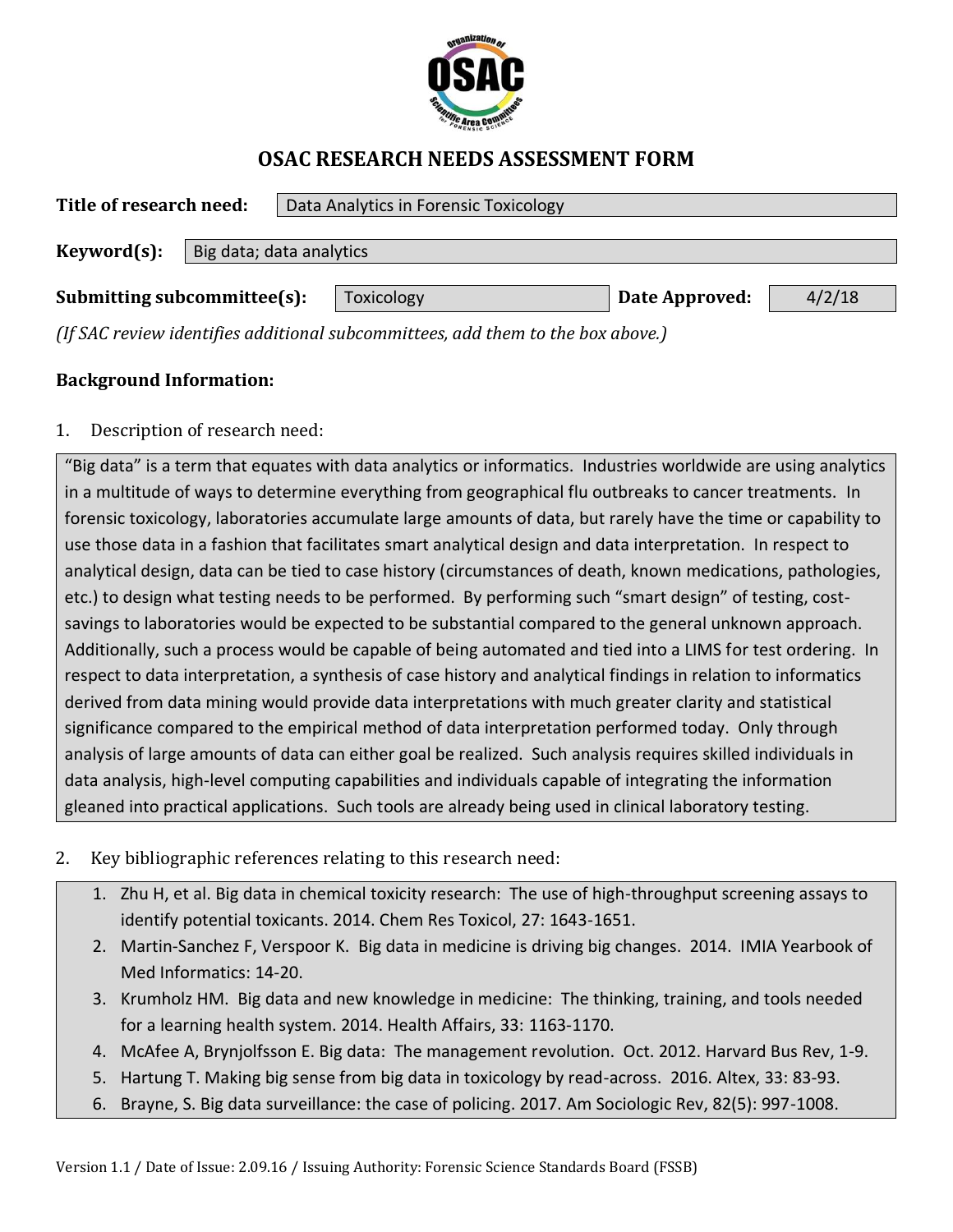## 3a. In what ways would the research results improve current laboratory capabilities?

Current laboratory capabilities in forensic toxicology have not made significant advancements in the use of critically collected data over years. These data are of remarkable value in guiding the assignment and interpretation of toxicological testing. An additional benefit is economical savings by providing smart test assignment as opposed to the general unknown approach. Laboratories will be able to automate casespecific testing requirements in forensic toxicology. Additionally, forensic toxicologists will be able to provide interpretation of findings with greater confidence and in a statistically-sound fashion.

3b. In what ways would the research results improve understanding of the scientific basis for the subcommittee(s)?

This particular research would allow the subcommittee to develop a scientific basis for standard or guideline production in the specific areas of the use of analytics in forensic toxicology. This area is virtually unexplored in forensic toxicology. Without such research, the huge amounts of data collected by forensic toxicology laboratories will continue to go unused in a codified, practical means to facilitate both economical, analytical and interpretive benefits.

3c. In what ways would the research results improve services to the criminal justice system?

Data analytics will provide better case-specific testing in forensic toxicology. Cost-savings will accrue based on focused testing as opposed to performing multiple testing protocols used in the general unknown analysis as it occurs today. More importantly, data mining would provide greater confidence in interpretation of the role of toxicants in human performance and death investigation.

| 4. Status assessment (I, II, III, or IV): |                                                           | Major gap in<br>current<br>knowledge | Minor gap in<br>current<br>knowledge |
|-------------------------------------------|-----------------------------------------------------------|--------------------------------------|--------------------------------------|
|                                           | No or limited<br>current research<br>is being conducted   |                                      |                                      |
|                                           | <b>Existing current</b><br>research is being<br>conducted |                                      |                                      |

*This research need has been identified by one or more subcommittees of OSAC and is being provided as an informational resource to the community.*

## **Approvals:**

| Subcommittee                                                                   | Approval date: | 4/2/18 |  |  |
|--------------------------------------------------------------------------------|----------------|--------|--|--|
| (Approval is by majority vote of subcommittee. Once approved, forward to SAC.) |                |        |  |  |